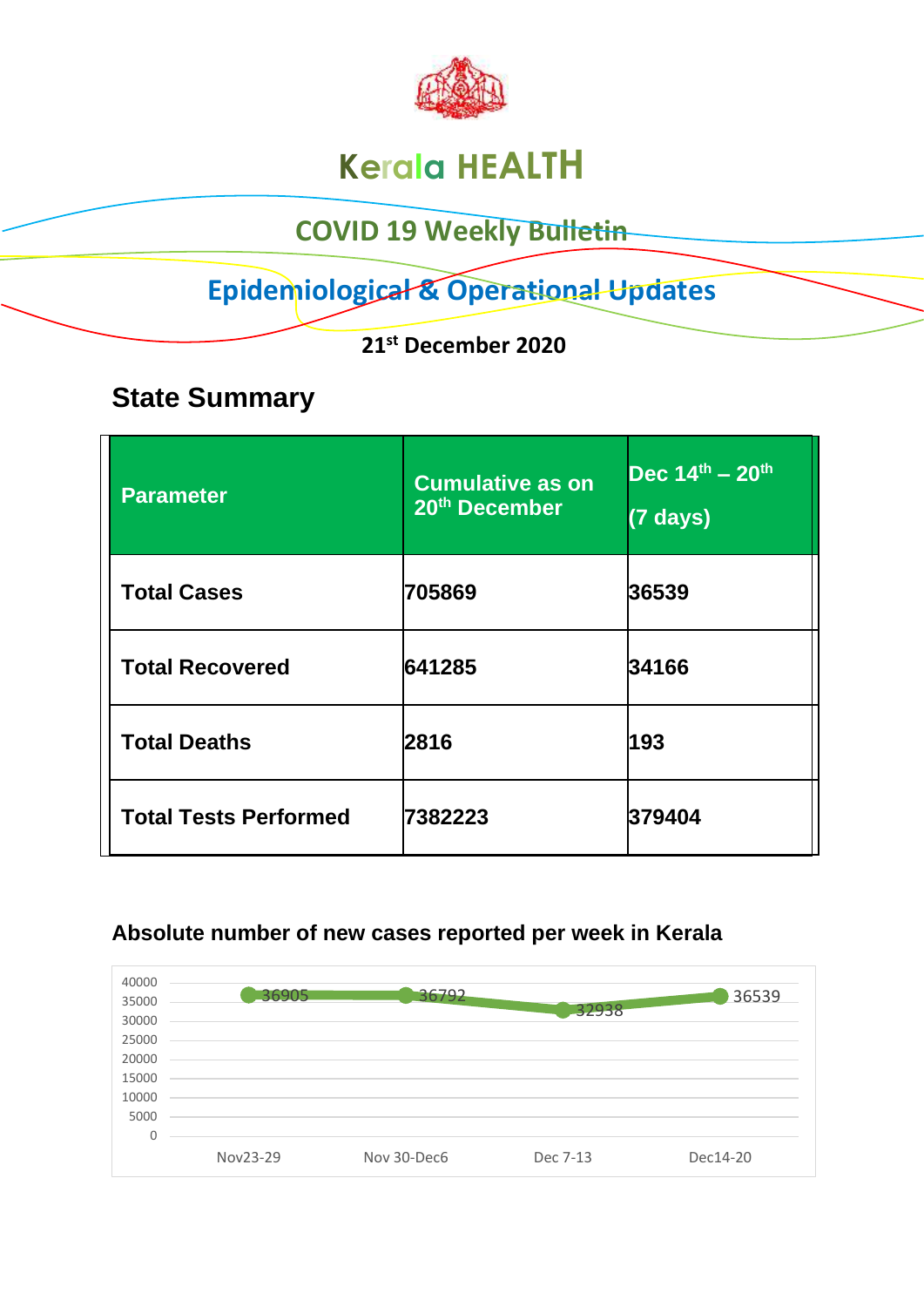

#### **Absolute Number of new Cases reported per week**



Absolute number of new cases reported per week increased significantly at Ernakulam, Kollam, Pathanamthitta, Thiruvananthapuram, Kottayam, Thrissur, Kasaragod, Palakkad and Wayanad. as compared to previous week.



#### **Tests per Million- Weekly data (7 days)**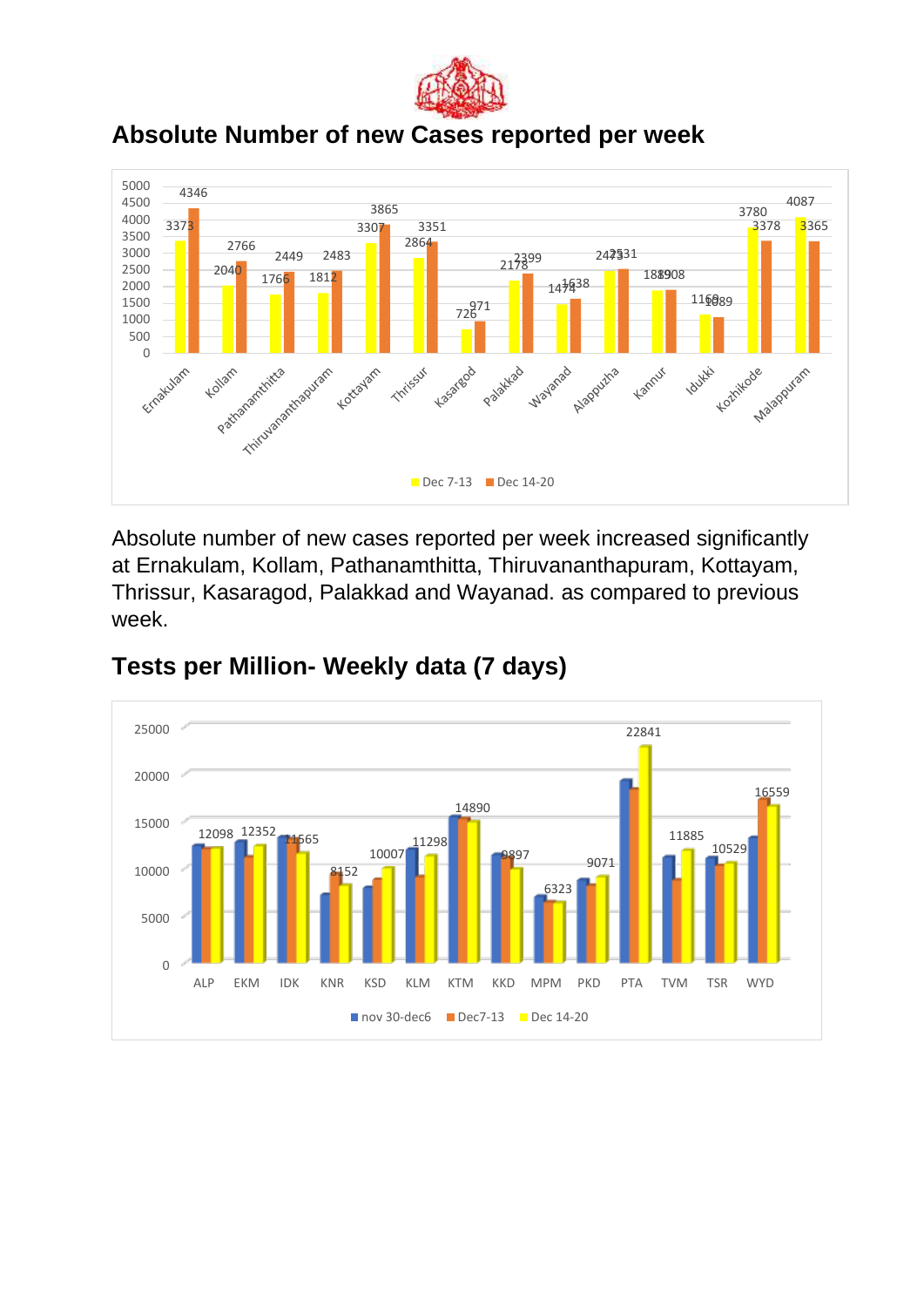

**Test Positivity Rate- Weekly data**



TPR has increased significantly in current week in Ernakulam, Kollam, Kottayam and Pathanamthitta as compared to previous weeks.

|                    |                       |       | <b>ICU Beds</b> |                                        |             |                      |                    | <b>Ventilators</b>                   |                    |             |
|--------------------|-----------------------|-------|-----------------|----------------------------------------|-------------|----------------------|--------------------|--------------------------------------|--------------------|-------------|
| <b>District</b>    | <b>Total ICU Beds</b> | Covid | Non Covid       | Total<br>Occupancy Occupancy Occupancy | % Occupancy | Total<br>Ventilators | Covid<br>Occupancy | <b>Non Covid</b><br><b>Occupancy</b> | Total<br>Occupancy | % Occupancy |
| Thiruvananthapuram | 428                   | 112   | 150             | 262                                    | 61.2%       | 405                  | 46                 | 50                                   | 96                 | 23.7%       |
| Kollam             | 106                   | 50    | 12              | 62                                     | 58.5%       | 127                  | 6                  | 4                                    | 10                 | 7.9%        |
| Pathanamthitta     | 90                    | 26    | 19              | 45                                     | 50.0%       | 83                   |                    | 0                                    |                    | 1.2%        |
| Alappuzha          | 214                   | 22    | 64              | 86                                     | 40.2%       | 176                  | 9                  | 10 <sub>10</sub>                     | 19                 | 10.8%       |
| Kottayam           | 340                   | 29    | 143             | 172                                    | 50.6%       | 299                  | 15                 | 41                                   | 56                 | 18.7%       |
| ldukki             | 37                    | 21    | 0               | 21                                     | 56.8%       | 57                   | 0                  | 0                                    | 0                  | 0.0%        |
| Ernakulam          | 196                   | 86    | 50              | 136                                    | 69.4%       | 159                  | 14                 | 6                                    | 20                 | 12.6%       |
| Thrissur           | 140                   | 29    | 62              | 91                                     | 65.0%       | 153                  | 16                 | 18                                   | 34                 | 22.2%       |
| Palakkad           | 121                   | 54    | 30              | 84                                     | 69.4%       | 108                  | 9                  |                                      | 10                 | 9.3%        |
| Malappuram         | 121                   | 74    | 5               | 79                                     | 65.3%       | 87                   | 13                 | $\theta$                             | 13                 | 14.9%       |
| Kozhikode          | 412                   | 34    | 271             | 305                                    | 74.0%       | 265                  | 13                 | 31                                   | 44                 | 16.6%       |
| Wayanad            | 130                   | 19    | 0               | 19                                     | 14.6%       | 79                   | 5                  | 0                                    | 5                  | 6.3%        |
| Kannur             | 260                   | 49    | 89              | 138                                    | 53.1%       | 130                  | 23                 | 9                                    | 32                 | 24.6%       |
| Kasaragod          | 45                    | 9     | 6               | 15                                     | 33.3%       | 64                   | 0                  | 0                                    | 0                  | 0.0%        |
| Total              | 2640                  | 614   | 901             | 1515                                   | 57.4%       | 2192                 | 170                | 170                                  | 340                | 15.5%       |

#### **Occupancy Status in Government Hospitals**